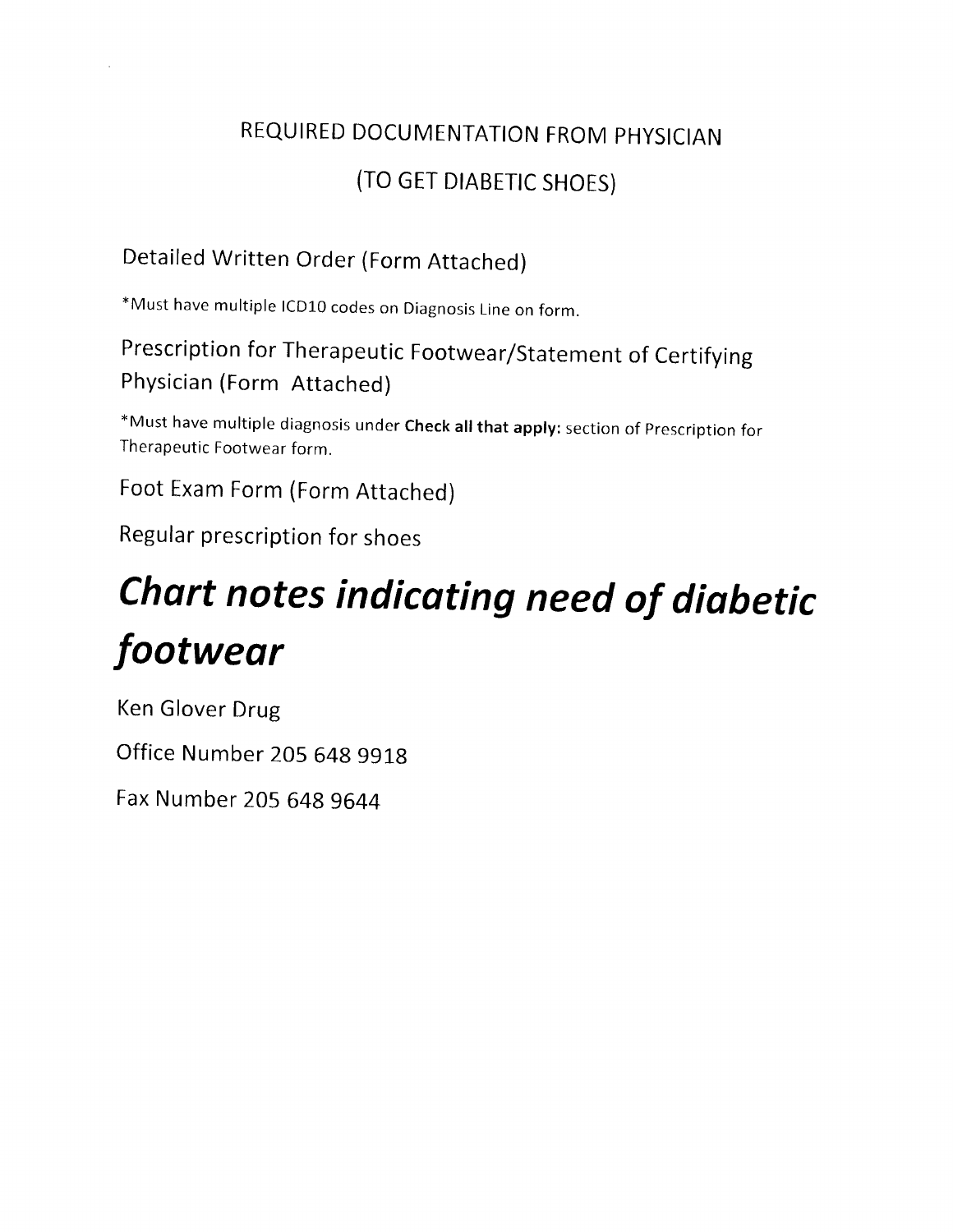## Detailed Written Order

| Patient:                                                      |  |            | $\begin{picture}(180,10) \put(0,0){\line(1,0){100}} \put(0,0){\line(1,0){100}} \put(0,0){\line(1,0){100}} \put(0,0){\line(1,0){100}} \put(0,0){\line(1,0){100}} \put(0,0){\line(1,0){100}} \put(0,0){\line(1,0){100}} \put(0,0){\line(1,0){100}} \put(0,0){\line(1,0){100}} \put(0,0){\line(1,0){100}} \put(0,0){\line(1,0){100}} \put(0,0){\line($ |
|---------------------------------------------------------------|--|------------|-----------------------------------------------------------------------------------------------------------------------------------------------------------------------------------------------------------------------------------------------------------------------------------------------------------------------------------------------------|
| Start Date if other than date signed: Length of Need Lifetime |  |            |                                                                                                                                                                                                                                                                                                                                                     |
| Diagnosis ICD 10 Code                                         |  |            |                                                                                                                                                                                                                                                                                                                                                     |
| *Must have multiple Diagnosis codes for diabetic footwear     |  |            |                                                                                                                                                                                                                                                                                                                                                     |
|                                                               |  |            |                                                                                                                                                                                                                                                                                                                                                     |
| 3 Pair Non Custom Heat Moldable Inserts                       |  |            |                                                                                                                                                                                                                                                                                                                                                     |
|                                                               |  |            |                                                                                                                                                                                                                                                                                                                                                     |
|                                                               |  |            |                                                                                                                                                                                                                                                                                                                                                     |
|                                                               |  | <b>NPI</b> |                                                                                                                                                                                                                                                                                                                                                     |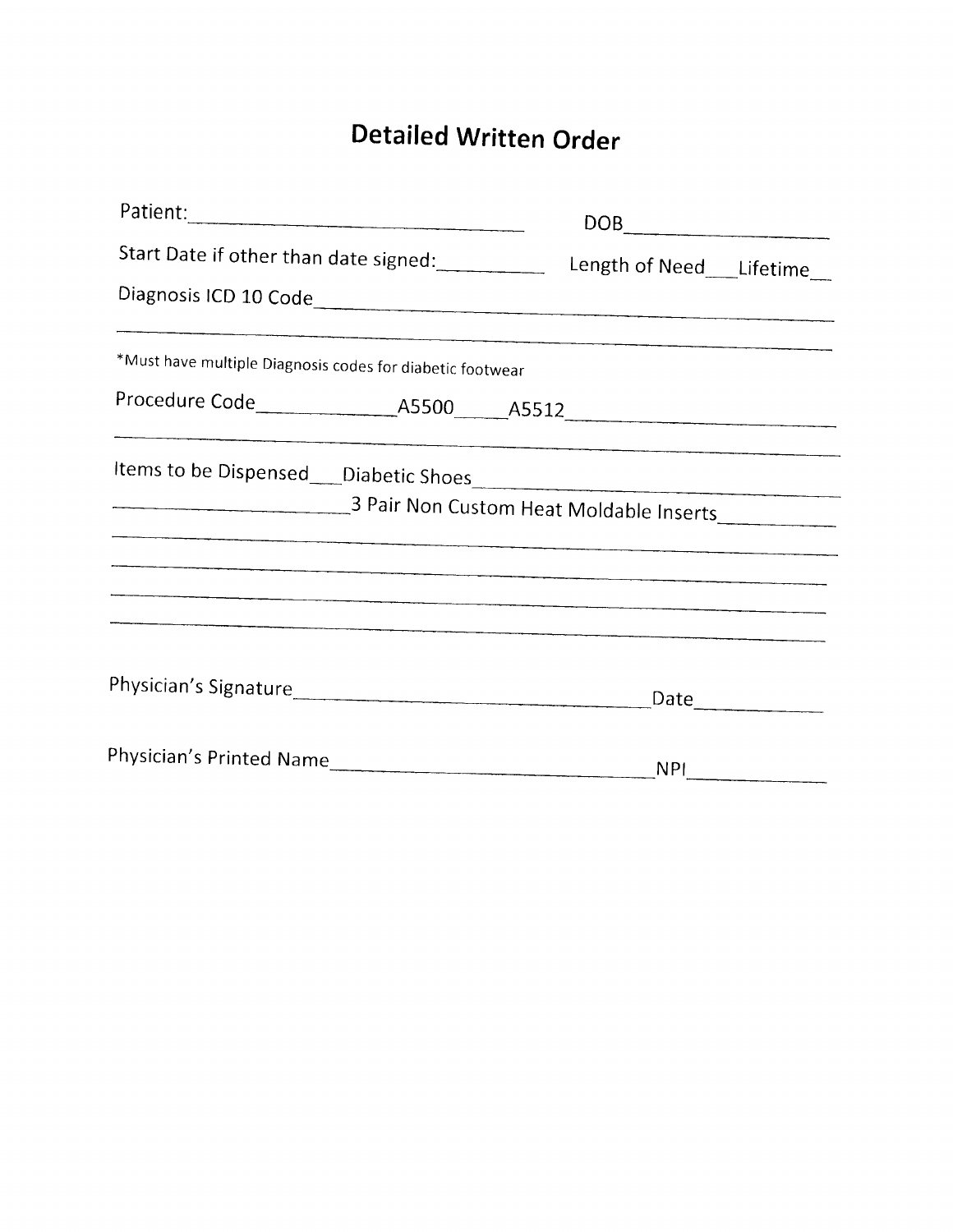|                                                                            | Prescription for Therapeutic Footwear                                                                                                                                                                          |                     | <b>Statement of Certifying Physician</b>                                                                           |
|----------------------------------------------------------------------------|----------------------------------------------------------------------------------------------------------------------------------------------------------------------------------------------------------------|---------------------|--------------------------------------------------------------------------------------------------------------------|
|                                                                            | (MD, DO, DPM, NP, PA, CNP)                                                                                                                                                                                     |                     |                                                                                                                    |
| Patient Name:                                                              | Chart#:                                                                                                                                                                                                        |                     | (MD or DO only)<br>Patient Name:                                                                                   |
| D.O.B.                                                                     | Today's Date:                                                                                                                                                                                                  |                     | D.O.B.<br>I certify that all of the following statements are true:                                                 |
| Check all that apply:                                                      |                                                                                                                                                                                                                | $\overline{1}$      | Code:<br>This patient has diabetes mellitus. ICD-                                                                  |
| Diabetes Mellitus<br>ℿ                                                     | m                                                                                                                                                                                                              |                     |                                                                                                                    |
| Hammertoe(s)<br>$B$ union $(s)$                                            | Neuroma<br>Corn (s)<br>Edema                                                                                                                                                                                   | $\overline{\sim}$   | This patient has one of the following conditions:<br>(check all that may apply)                                    |
| Callus (es)<br>Ulcer (s)                                                   | Ankle instability                                                                                                                                                                                              |                     | History of partial or complete amputation of the foot                                                              |
| Amputation(s)                                                              | Posterior Tib. Disorder<br>Drop foot                                                                                                                                                                           |                     | Peripheral neuropathy with evidence of callus formation<br>$\Box$                                                  |
| Charcot Deformity                                                          | Peripheral Vascular Disease                                                                                                                                                                                    |                     | History of previous foot ulceration<br>$[ \ ]$                                                                     |
| Fascitiis                                                                  | Neuropathy                                                                                                                                                                                                     |                     | Foot deformity<br>$\Box$                                                                                           |
| The patient requires:                                                      |                                                                                                                                                                                                                |                     | $\begin{array}{c} \square \end{array}$                                                                             |
| $\circ$                                                                    | Diabetic Footwear, non custom (A5500)- 1 pair (unless otherwise indicated)                                                                                                                                     |                     | History of pre-ulcerative callus                                                                                   |
| With:                                                                      |                                                                                                                                                                                                                |                     | Poor circulation<br>$\begin{bmatrix} 1 \\ 1 \end{bmatrix}$                                                         |
|                                                                            |                                                                                                                                                                                                                | $\vec{m}$           | I am treating this patient under a comprehensive plan and care for                                                 |
| Non custom, heat moldable inserts (A5512)-3 pairs<br>$\bigcirc$<br>$\circ$ | (unless otherwise indicated)                                                                                                                                                                                   |                     | his/her diabetes.                                                                                                  |
| Lesions requiring offloading:                                              | Custom molded inserts (A5513)-3 pairs (unless otherwise indicated)<br>LN,<br>S<br>4<br>$\overline{a}$<br>$\sim$<br>$\infty$<br>$\sim$<br>$\sim$<br>$\blacksquare$<br>$\mathbf{\overline{u}}$<br>$\propto$<br>┙ | $\vec{q}$           | This patient needs special shoes (depth or custom-molded) and/or<br>inserts because of his/her diabetic condition. |
| Toe filler (L5000)<br>$\circ$                                              |                                                                                                                                                                                                                |                     | Certifying Physician Information: (must be signed by a MD or DO)                                                   |
| Comments:                                                                  |                                                                                                                                                                                                                |                     |                                                                                                                    |
|                                                                            |                                                                                                                                                                                                                | Signature:<br>Name: | Date:                                                                                                              |
| Clinician Name:                                                            |                                                                                                                                                                                                                | Address:            |                                                                                                                    |
| Signature:                                                                 | Date:                                                                                                                                                                                                          | DEA#:               | Medicare UPIN:                                                                                                     |
|                                                                            | <b>VERDRUG</b><br>PLEASE FAX TO KEN GLO<br>205 648 9644                                                                                                                                                        |                     | $\frac{1}{2}$<br>$\Box$<br>Yes<br>Enrolled in PECOS:                                                               |